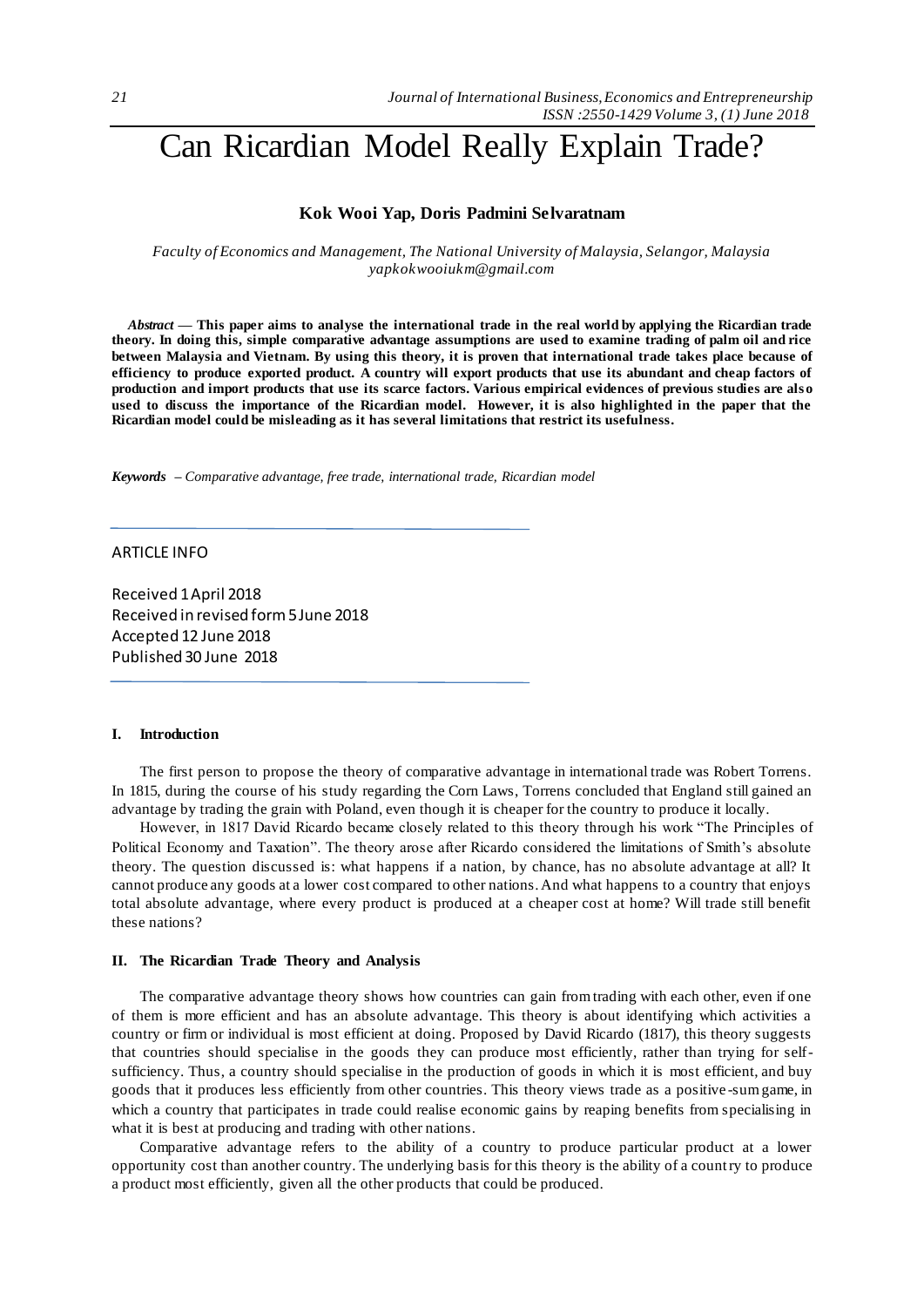|          | Wine                 | Cloth              |
|----------|----------------------|--------------------|
| England  | 120 hours per barrel | 100 hours per yard |
| Portugal | 80 hours per barrel  | 90 hours per yard  |

Table 1: Labour Requirement per Unit of Output

Using the example of trade between England and Portugal of wine and cloth in Table 1, Ricardo explains that the relative cost of producing each good is different in the two nations. While both countries are capable of producing wine and cloth, it takes less effort for Portugal to produce both goods compared to England. Meanwhile, it is very hard for the England to produce wine and rather difficult for them to produce cloth. It is easier for Portugal to produce both of the goods at home. Will there be any benefit for it to trade with England? Neither wine nor cloth provides England with an absolute advantage compared to Portugal. How can England get any advantage from the trade with Portugal? Looking at this situation, it seems that England will have to import both products from Portugal following the theory of absolute advantage.

However, according to Ricardo, although it is cheaper for Portugal to produce both wine and cloth, Portugal can still benefit by manufacturing excess wine and trading it for cloth from England. This trade will not change the cost for England to produce cloth, but nonetheless, the lower cost to obtain wine, now at closer rate to the cost of producing cloth, will benefit England as well. Thus, both countries now benefit from the trade a nd are better off. The conclusion that may be drawn from this example is that a country should focus its production on products with a comparative advantage, and trade with other nations for products in which other nations have the comparative advantage. So, what is a comparative advantage?

According to the principle of comparative advantage, even if a nation has an absolute cost disadvantage in the production of both goods, a basis for mutually beneficial trade may still exist. The less efficient nation should specialise in and export the good in which it is relatively less inefficient (where its absolute disadvantage is least). The more efficient nation should specialise in and export that good in which it is relatively more efficient (where its absolute advantage is greatest).

To demonstrate the principle of comparative advantage, Ricardo formulated a simplified model based on the following assumptions:

- (i) The world consists of 2 nations, each using a single input to produce 2 commodities.
- (ii) In each nation, labour is the only input (the labour theory of value). Each nation has a fixed endowment of labour and labour is fully employed and homogeneous. Labour can move freely among industries within a nation but is incapable of moving between nations.
- (iii) Production functions are characterised by constant returns to scale. A one-factor model with constant returns to scale will have a linear production frontier. The level of technology is fixed for both nations. Different nations may use different technologies, but all firms within each nation utilise a common production method for each commodity.
- (iv) Costs do not vary with the level of production and are proportional to the amount of labour used.
- (v) Perfect competition prevails in all markets. Because no single producer or consumer is large enough to influence the market, all are price takers. Product quality does not vary among nations, implying that all units of each product are identical. There is free entry to and exit from an industry, and the price of each product equals the product's marginal cost of production.
- (vi) Free trade occurs between nations; that is, no government barriers to trade exist.
- (vii) Transportation costs are zero. Consumers will thus be indifferent between domestically produced and imported versions of a product if the domestic prices of the two products are identical.
- (viii) Firms make production decisions in an attempt to maximise profits, whereas consumers maximise satisfaction through their consumption decisions.
- (ix) There is no money illusion; when consumers make their consumption choices and firms make their production decisions, they take into account the behaviour of all prices.
- (x) Trade is balanced (exports must pay for imports), thus ruling out flows of money between nations.

The fundamental tenet of comparative advantage is that a country can still benefit from trade by producing and exporting a product in which it has the lowest opportunity cost of production, even if it has no absolute advantage in the production of any goods. The opportunity cost of production of an item is defined as the amount of another item that needs to be reduced so that one more unit of the first item can be produced.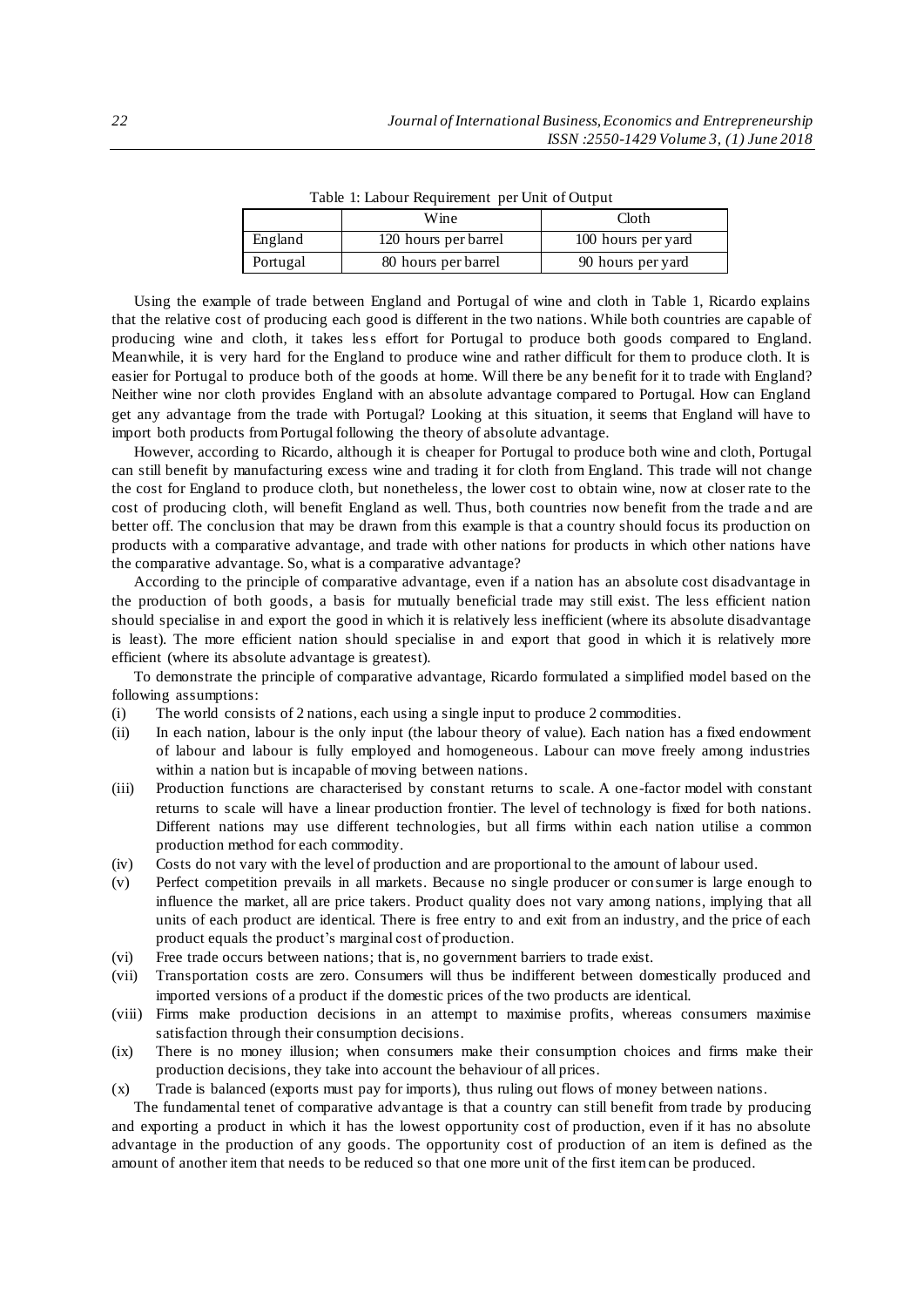Now, let us analyse an example of palm oil and rice as 2 commodities for trade in 2 ASEAN countries, i.e. Malaysia and Viet Nam. The production of palm oil and rice in Malaysia and Viet Nam are labour intensive industries. We assume that labour endowments are 1 million workers each in Malaysia and Viet Nam. The opportunity cost of production for palm oil is the amount of rice that needs to be reduced in order to produce one more unit of palm oil, and vice versa. This is clarified in the example below based on data compiled from the Department of Statistics of Malaysia and the General Statistics Office of Viet Nam. Note that rounding numbers are used for simple and easy calculation.

Assume that production for 2 countries, devoting all of their resources to the production of palm oil in 2015 are as shown below:

- (i) Malaysia: 20 million tonnes
- (ii) Viet Nam: 2 million tonnes

However, if both countries exclusively produced rice, production in 2015 would be as follows:

- (i) Malaysia: 2 million tonnes
- (ii) Viet Nam: 50 million tonnes

Let's consider the following marginal products of labour for both palm oil and rice industries in Malaysia and Viet Nam as shown in Table 2.

|                                                   | Malaysia       | Viet Nam      |
|---------------------------------------------------|----------------|---------------|
| Quantity of Palm Oil (million tonnes)             | $MP_{Lp} = 20$ | $MP_{Lp} = 2$ |
| $= MP_{Lp}$ . $L_p = MP_{Lp}$ (1 million workers) |                |               |
| Quantity of Rice (million tonnes)                 | $MPL = 2$      | $MPLr = 50$   |
| $= MP_{LT}$ . $L_r = MP_{LT}$ (1 million workers) |                |               |

Table 2: Marginal Products of Labour (MPL)

Table 2 shows that the output of palm oil and rice produced from 1 million workers each in Malaysia and Viet Nam. In Malaysia, 20 million tonnes of palm oil are produced from 1 million workers and 2 million tonnes of rice are produced from 1 million workers. However, for Viet Nam 2 million tonnes of palm oil are produced from 1 million workers and 50 million tonnes of rice are produced from 1 million workers. Data from Table 2 can be translated into Figure 1, where it shows the production frontiers and autarky equilibriums for Malaysia and Viet Nam respectively.



Figure 1: Production Frontiers and Autarky Equilibriums for Malaysia and Viet Nam

Ricardo's theory suggests that by trading between the 2 nations, both countries can gain a comparative advantage and thus both will benefit. In comparative advantage, trade can benefit all parties involved as long as there are different relative costs in producing goods. The net benefit from such activities is known as gain from trade. The opportunity cost for Malaysia to produce 1 tonne of palm oil is 0.10 tonne of rice, but the opportunity cost of producing 1 tonne of rice is 10 tonnes of palm oil. However, for Viet Nam the opportunity cost of producing 1 tonne of palm oil is 25 tonnes of rice, but the opportunity cost of producing 1 tonne of rice is 0.04 tonne of palm oil.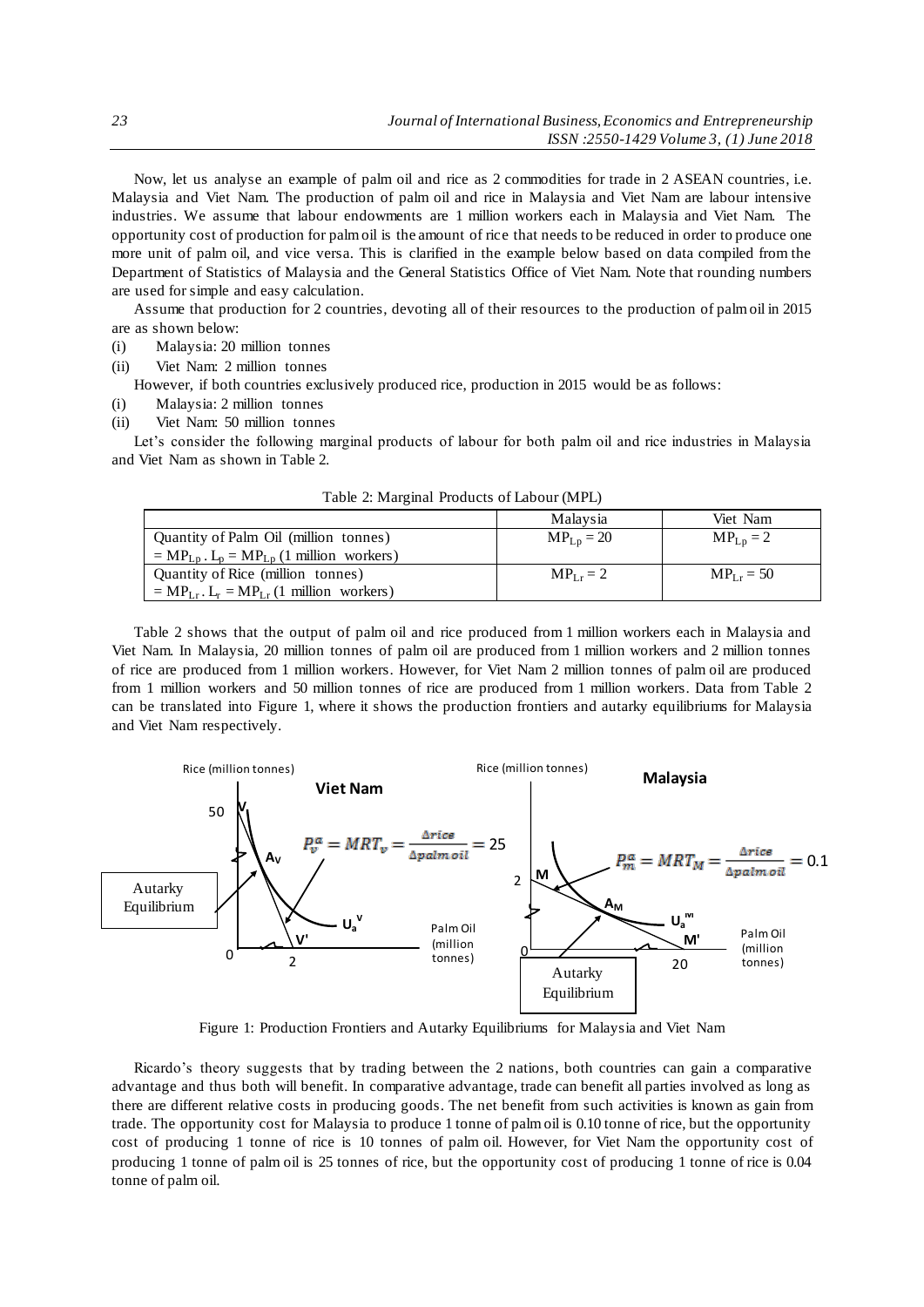| <b>Opportunity Cost</b>                                         | Malaysia              | Viet Nam               |
|-----------------------------------------------------------------|-----------------------|------------------------|
| Opportunity cost of producing 1 additional<br>tonne of palm oil | $0.10$ tonne of rice  | 25 tonnes of rice      |
| Opportunity cost of producing 1 additional<br>tonne of rice     | 10 tonnes of palm oil | 0.04 tonne of palm oil |

Table 3: Comparative Advantage

From Table 3, it is obvious that Malaysia has a comparative advantage in the production of palm oil as seen by its lower opportunity cost compared to Viet Nam; while Viet Nam has a comparative advantage in the production of rice by giving up less palm oil in the production of rice compared to Malaysia. How this helps to benefit the 2 nations through trade and this will be shown in the following tables.

Assuming that Malaysia and Viet Nam choose not to trade, total production and consumption in autarky equilibrium would be as shown in Table 4.

| Table 4: Total World Production and Consumption in Autarky Equilibrium (without specialisation) |  |  |
|-------------------------------------------------------------------------------------------------|--|--|
|-------------------------------------------------------------------------------------------------|--|--|

| Country                    | Palm Oil          | Rice              | <b>Total National</b> |
|----------------------------|-------------------|-------------------|-----------------------|
|                            |                   |                   | Production and        |
|                            |                   |                   | Consumption           |
| Malaysia                   | 10 million tonnes | 1 million tonnes  | 11 million tonnes     |
| Viet Nam                   | I million tonnes  | 25 million tonnes | 26 million tonnes     |
| Total World Production and | 11 million tonnes | 26 million tonnes |                       |
| Consumption                |                   |                   |                       |

By trading goods in which they each have a comparative advantage, and assuming that there is no preference for both goods traded between the nations, the resulting production and consumption would be as shown in Tables 5 and 6.

Table 5: Total World Production in Free Trade Equilibrium (with complete specialisation)

| Country                       | Palm Oil          | Rice              | <b>Total National</b> |
|-------------------------------|-------------------|-------------------|-----------------------|
|                               |                   |                   | Production            |
| Malaysia                      | 20 million tonnes |                   | 20 million tonnes     |
| Viet Nam                      |                   | 50 million tonnes | 50 million tonnes     |
| <b>Total World Production</b> | 20 million tonnes | 50 million tonnes | -                     |

| Table 6: Total World Consumption in Free Trade Equilibrium (with complete specialisation) |                             |                              |              |
|-------------------------------------------------------------------------------------------|-----------------------------|------------------------------|--------------|
| $Count_{n}$                                                                               | $D0$ lm $\bigcap_{i=1}^{n}$ | $\mathbf{p}_{i\alpha\alpha}$ | Total Nation |

| Country                        | Palm Oil          | Rice              | <b>Total National</b> |
|--------------------------------|-------------------|-------------------|-----------------------|
|                                |                   |                   | Consumption           |
| Malaysia                       | 10 million tonnes | 25 million tonnes | 35 million tonnes     |
| Viet Nam                       | 10 million tonnes | 25 million tonnes | 35 million tonnes     |
| <b>Total World Consumption</b> | 20 million tonnes | 50 million tonnes | -                     |

The above production and consumption levels are achieved by assuming that the world trade price ratio (P\*) or terms of trade is 2.5, which lies between the 2 countries' autarky price ratios (Pma  $\leq P^* \leq P$ va). Malaysia will specialise completely in the palm oil production, exporting palm oil and importing rice to reach a higher consumption level. At the other hand, Viet Nam will specialise completely in the rice production, exporting rice and importing palm oil to reach a higher consumption level too. Malaysia will now be able to trade 10 million tonnes of palm oil for 25 million tonnes of rice, whereas before trading it can only produce 10 million tonnes of palm oil and 1 million tonnes of rice. As for Viet Nam, it can now consume 10 million tonnes of palm oil by trading 25 million tonnes of rice, instead of only 25 million tonnes of rice and 1 million tonnes of palm oil. It is said that both countries have now managed to consume beyond their production frontiers as depicted in Figure 2.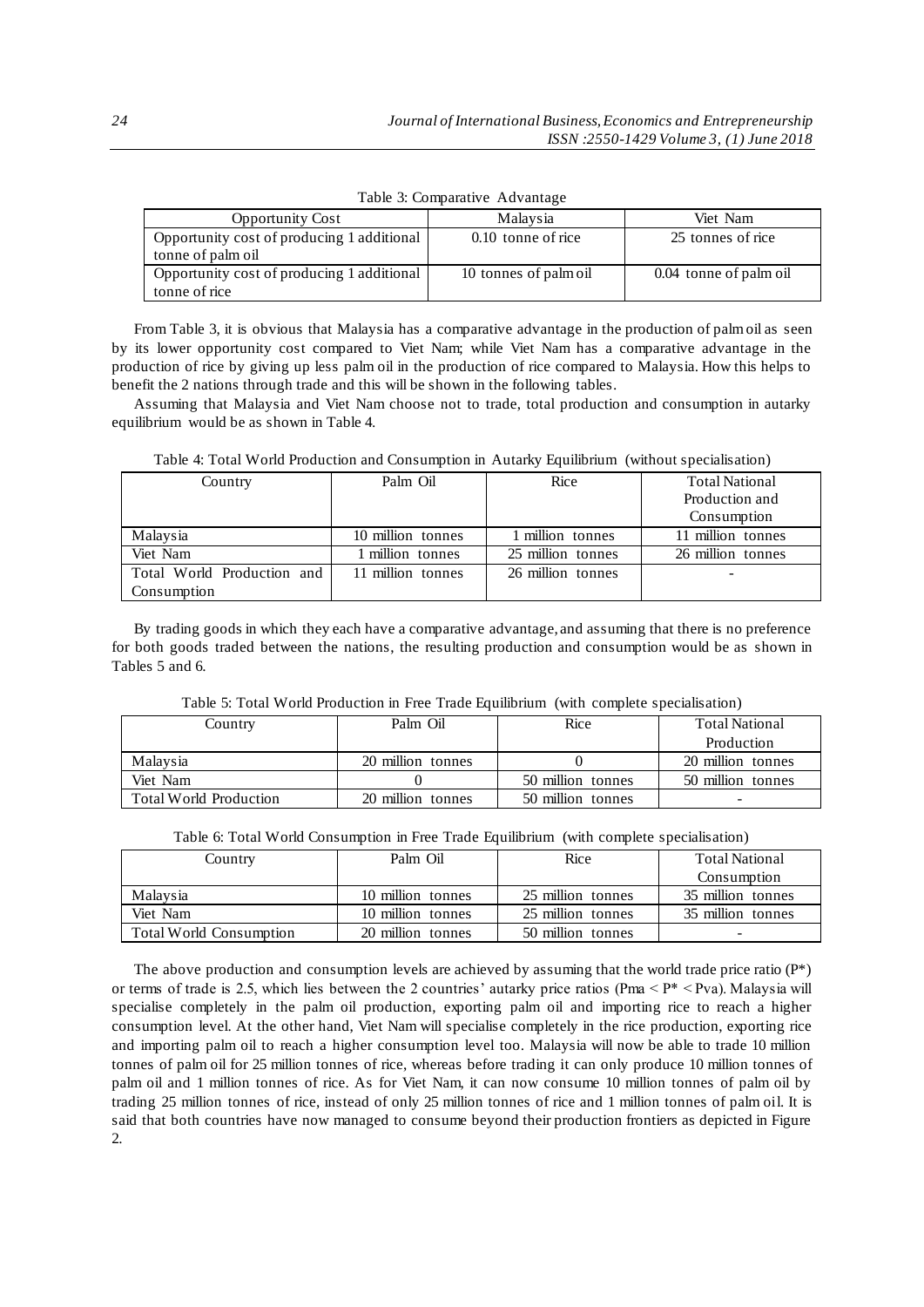

Figure 2: Free Trade Equilibriums for Malaysia and Viet Nam (with complete specialisation)

It is noted that when free trade occurs, total world production and consumption of palm oil and rice have increased by 9 million tonnes and 24 million tonnes respectively. It also allows both nations to specialise completely and thus increases both nations' total national production and consumption. In other words, both countries are made better off by trade.

For more than 2 centuries, most economists have steadfastly promoted free trade among nations as the best trade policy. Free trade is a market situation in which trade in goods and services between or within countries flows uninhibited by government-imposed restrictions such as tariffs and quotas. According to Ricardo, through free trade based on the principle of comparative advantage, the world economy can achieve a more efficient allocation of resources and a higher standard of living than it can without free trade. In other words, for the world as a whole, free trade results in a higher level of output and income than no trade. It also allows each nation to obtain a higher level of production and consumption than can be achieved in isolation.

### **III. Empirical Evidence on the Ricardian Model**

The Ricardian model of international trade is an extremely useful tool for thinking about the reasons why trade may happen and about the effects of international trade on national welfare. But is the model a good fit to the real world? Does the Ricardian model make accurate predictions about actual international trade flows? The answer is a heavily qualified yes. Clearly there are number of ways in which the Ricardian model makes misleading predictions as follows:

- (i) The first assumption is that there are merely 2 countries and 2 goods in the world, which is totally misleading, as in reality there are many countries with various products to offer.
- (ii) The simple Ricardian model predicts an extreme degree of specialisation that we do not observe in the real world. This has given rise to the argument that comparative advantage may reduce economic diversity to a risky level. As for the case of the Asian economic downturn in 1997, Malaysia for instance managed to overcome the crisis by diversifying its production of manufactured products and plantation products, especially palm oil. If Malaysia followed the theory of comparative advantage, it may not have been able to recover from the crisis.
- (iii) The Ricardian model assumes away effects of international trade on the distribution of income within countries, and thus predicts that countries as a whole will always gain from trade. However, in practice, international trade has strongly effects on income distribution.
- (iv) The Ricardian model allows no role for differences in resources among countries as a cause of trade, thus missing an important aspect of the trading system (the focus of the specific factors and the Hecksher-Ohlin factor endowment theories). Resources are postulated to move freely between the countries, whereas in reality, governments may block free trade with the implementation of tariffs, quotas and taxation to protect newly established industries within the country.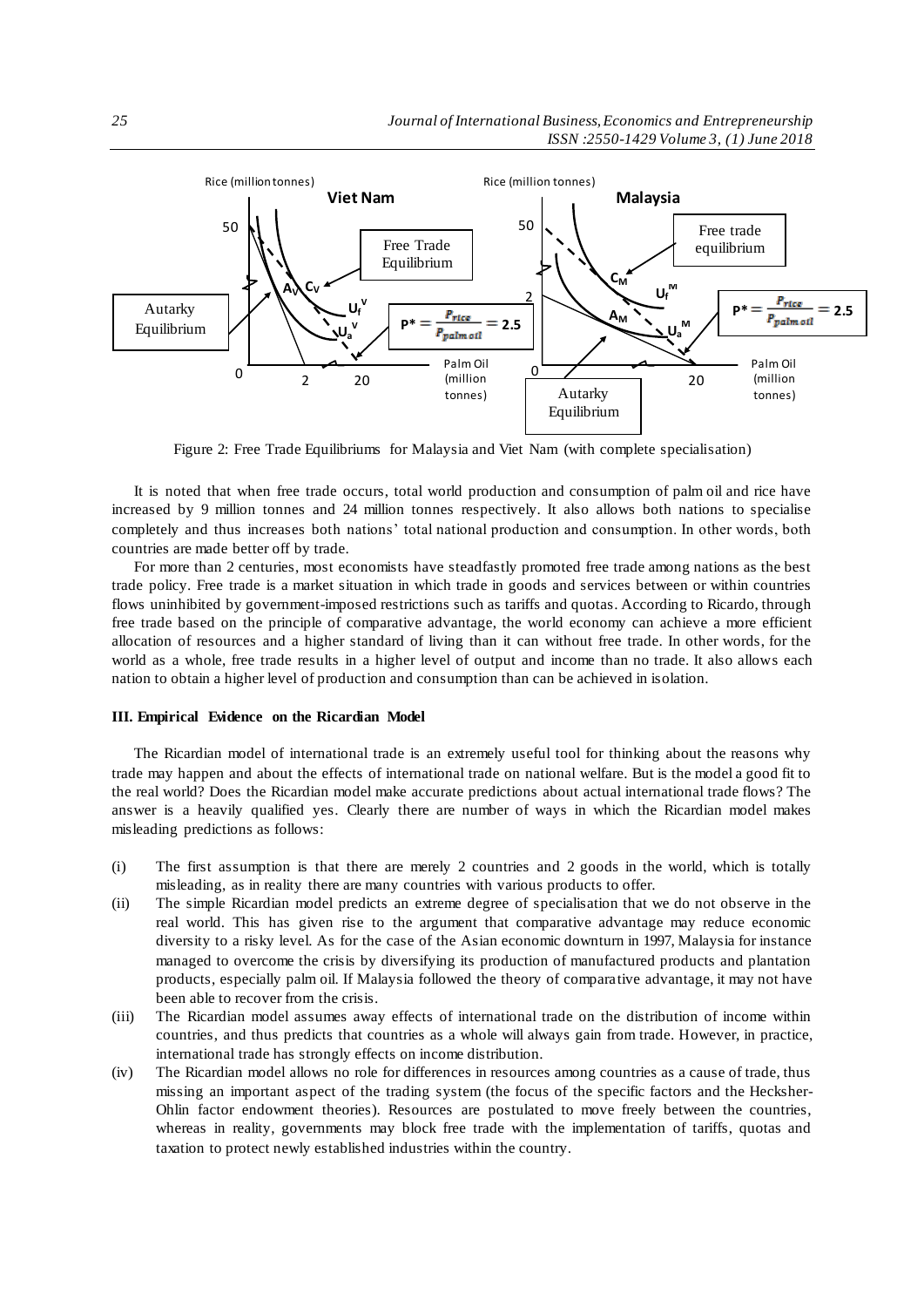(v) A constant returns to scale is assumed in the model, while authentically, both diminishing and increasing returns to scales still exist. The Ricardian model neglects the possible role of economies of scale as a cause of trade, which leaves it unable to explain the large trade flows between apparently similar nations.

In spite of these failings, however, the basic prediction of the Ricardian model is that countries tend to export those goods in which their productivity is relatively high. This has been strongly confirmed by a number of studies over the years.

The first test of the Ricardian model was made by the British economist G.D.A. MacDougall (1951). MacDougall used 1937 data on the United States (U.S.) and the United Kingdom (U.K.) exports in 25 industries. Recall that the Ricardian model implies that each country tends to export those goods in which it has a comparative advantage. Its comparative advantage lies in those goods in which its labour is highly productive compared to the trading partner's labour. MacDougall combined these 2 aspects of the Ricardian model to formulate the following testable hypothesis:

"Other things being equal, the higher the U.S. output per worker relative to the U.K. output per worker in a given industry, the higher the exports by the U.S. relative to those by the U.K. in that industry."



Figure 3: Relative Labour Productivities and Comparative Advantage – U.S. and U.K., 1937

Figure 3 reports MacDougall's findings, and they clearly support the major implication of the Ricardian model: High relative labour productivity in a given industry accompanied a high market share. MacDougall also confirmed the importance of comparative advantage as opposed to absolute advantage . U.S. labour productivity exceeded that of the U.K. in all 25 industries examined. On average, U.S. productivity was approximately twice U.K. productivity, as illustrated by the pale horizontal in Figure 4. If absolute advantage determined trade patterns, the U.K. wouldn't have exported in any of the industries. But because comparative determines trade patterns, the U.K. did export in those industries in which U.K. labour productivity was closer to that of the U.S. (for example, woollens, beer and clothing). The U.S. exported more in the industries where U.S. labour productivity most significantly exceeded that of the U.K. (for example, pig iron and tin cans).

Another test of the Ricardian model comes from Stephen S. Golub and Chang -Tai Hsieh (2000), who examined the relationship between relative labour productivity and relative exports for 39 industries and for 4 trading partner pairs: U.S. – Japan, U.S. – Germany, U.S. – U.K. and U.S. – France, using data from the late 1970s to the early 1990s. They found an industry's relative high productivity to be associated with relatively high exports. For instance, focusing on U.S. – Japan trade, a 1% rise in an industry's labour productivity relative to that in other country led to a 0.3% increase in that industry's relative exports.

Prior to that, Stephen Golub (1995) has also examined the relation between relative unit labor cost (the ratio of wages to productivity) and trade for the U.S. vis-à-vis the U.K., Japan, Germany, Canada, and Australia. He found that relative unit labour cost helps to explain trade patterns for these nations. The U.S. and Japanese results lend particularly strong support for the Ricardian model, as shown in Figure 4. The figure displays a scatter plot of U.S. – Japan export data for 33 industries investigated. It shows a clear negative correlation between relative exports and relative unit labour costs. A rightward movement along the figure's horizontal axis indicates that a rise in U.S. unit labour costs relative to Japanese unit labour co sts; this correlates with a decline in U.S. exports relative to Japanese exports, a downward movement along the figure's vertical axis.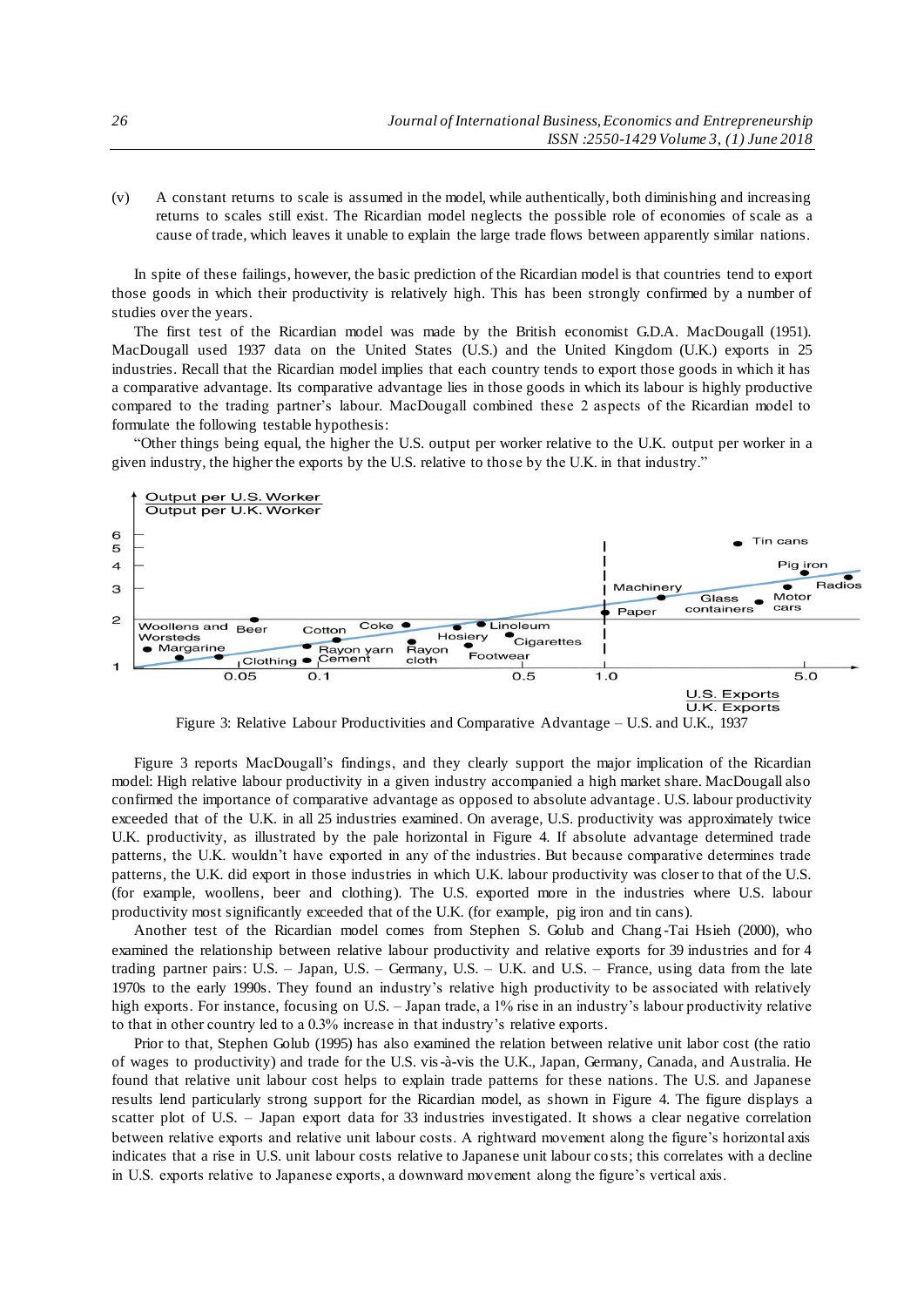

Figure 4: Relative Exports and Relative Unit Labour Costs: U.S. – Japan, 1990

Ricardian theory predicts that countries export the goods in which they have a comparative advantage, meaning that they enjoy a higher relative productivity. As a result of engaging in trade in this fashion, where the country exports goods from its relatively high productivity industries, the country as well as each of its trading partners will gain from trade. Johannes Van Biesebroeck (2005) examined approximately 200 manufacturing firms in 9 African countries (Burundi, Cameroon, Côte d'Ivoire, Ethiopia, Ghana, Kenya, Tanzania, Zambia, Zimbabwe) over the period 1992-1996. He first discovered that, in comparison with non-exporting firms, the exporting firms on average produced more than 50% greater output per worker and paid on average 34% higher wages. Economic theory would of course suggest that higher productivity would be reflected in higher wages. In the second part of the study, Van Biesebroeck determined that being an exporter in effect shifted the production function upward by 25% to 28%. This study has showed an increase in the firms' productivity.

Jan De Loecker (2007) analysed whether firms that start to export become more productive after doing so. He employed data for the manufacturing sector of Slovenia for the period 1994-2000. Over the period, on average per year, there were 4,258 firms in the study, of which 1,953 already were exporters and 312 firms began exporting. As in the Van Biesebroeck study, exporters were found to be more productive than non exporters (by 29.59%) and to pay higher wages (by 16.14%). With respect to exportin g and resulting increases in productivity, Jan De Loecker found that, relative to the situation of their domestic counterparts, the firms that started exporting had 17.7% greater productivity gains after 2 years and 46% greater gains after 4 years. The study has proven that high productivity firms tend to export and that the process of exporting leads to higher productivity for the firms engaged in it.

The multi-country and multi-product versions of the Ricardian model has also been formalised and subjected to rigorous empirical testing (Eaton and Kortum, 2002; Costinot et al., 2012). These models infer a country's productivity in a certain industry from its observed pattern of trade and have been successful in explaining a significant portion of bilateral trade. Yet, these models can only infer the relative productivity of a country in a product if the country actually makes the product but cannot infer the productivity if the country does not (Deardorff, 1984; Costinot et al., 2012). This is an important shortcoming as there are many instances in which it would be useful to infer the productivity level that a country would enjoy in products that it does not currently make.

As for the Malaysian commodity exports, there are many studies that have assessed the pattern of comparative advantage in exports. One of studies is by Noor Aini and Ahmad Fauzi (2010), who analysed the comparative advantage of wood products in the European market. The study found that high comparative advantage products are the secondary processing products and mechanised mass market products. The Revealed Comparative Advantage (RCA) is very relying on the quantity traded, a high quantity did not indicate the high comparative advantage. There are many factors influencing the comparative advantage such as abundant resources, communication and technology, production cost and demand pattern.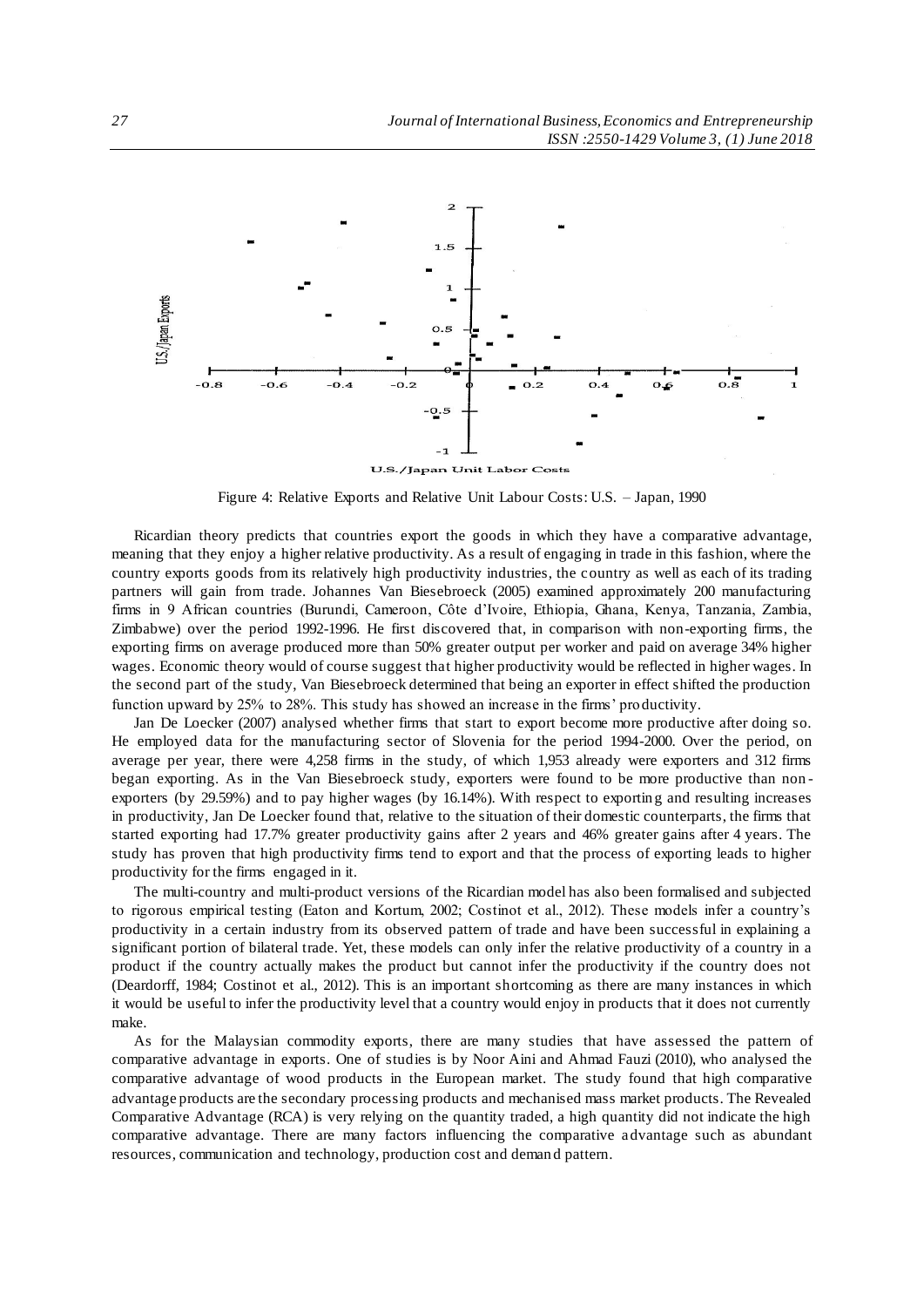Nik Maheran and Haslina (2008) analysed export competitiveness of Malaysian Electrical and Electronic (E&E) products. The study used the Constant Market Share (CMS) and RCA to analyse the extent of the export competition between Malaysia and other competitor economies. RCA results showed that Malaysia's E&E products was highly perform only in the US market for almost all Standard International Trade Classification (SITC). Indonesia has monopolised the Singapore market and Hong Kong was dominated by China. Malaysia's E&E exports to the world generally has comparative advantage over other competitors namely Indonesia, Thailand and China.

Besides, as for the case of Viet Nam, Quoc-Phuong Le (2010) examined the Viet Nam's RCA and its changes since the country's reform programme began in 1986 till 2005. The findings indicated that despite a rapid shift in comparative advantage structure from primary products towards labour intensive manufacturing during 1991-1996, and a further slow shift towards technology intensive manufacturing since then. However, Viet Nam's comparative advantage in 2005 was still largely based on the country's endowments of labour and natural resources, in which agricultural-based and resources-based sectors still maintained their relative importance in the country's comparative advantage structure.

Another study that focused on Malaysia manufactured export has been undertaken by Nazirah Zam et al. (2017). By calculating RCA indices over time, the study analysed the comparative advantage of 144 Malaysia's manufactured goods in the world and Viet Nam markets for the period 2010-2015. The RCA results showed that Malaysia has high comparative advantage in E&E products in the world market. However, E&E exports performance ratio is shrinking over the years. The decreasing pattern showed that Malaysia's specialisation in E&E industry has slowly declined. Other products that indicate high comparative advantage are agriculturalbased products and process industries products. The study also showed that agricultural-based products, process industries products and other high technology products such as optical equipment have more dominance in the Viet Nam market. However, Malaysian manufactured products' competitiveness in Viet Nam market has shifted from low technology products to medium technology products which indicates the same pattern with the world market.

From these recent studies, it is noted that Balassa Index (Balassa 1965) is widely used in the literature to measure country-sector Revealed Comparative Advantage (RCA). However, being computed on observed trade flows, it mixes up all the factors influencing trade flows. In particular, Balassa Index cannot isolate exportersector specific factors which are the source of comparative advantage in the spirit of the traditional trade model. Furthermore, Balassa Index suffers some empirical distribution weaknesses, mainly time instability and poor ordinal ranking property (Yeats, 1985; Hinloopen and Van Marrewijk, 2001). A recent paper by Costinot et al. (2012) provides a micro-founded version of the Ricardian model and suggests a new measure for comparative advantage.

#### **IV.Conclusion**

David Ricardo originally intended his model as a simple framework for highlighting the principle of comparative advantage rather than as a full explanation for observed trade patterns in the world economy. Both the theoretical model and the empirical tests ignore many relevant issues, such as the presence of non-labour inputs, tariffs, transportation costs, economies of scale and the product differentiation.

The theoretical version of the Ricardian model implies that relative labour productivity determines opportunity costs, which in turn determine autarky price ratios, and thereby determine trade patterns. However, autarky prices typically are unobservable because trade is occurring. Thus, empirical tests must seek a direct relationship between labour productivity and trade patterns, bypassing the unobservable autarky prices. This problem in implementing the model empirically cannot disguise the comparative advantage/export relationship is a tribute to the power of Ricardo's insight.

In the two centuries since Ricardo wrote, economists have come to appreciate many explanations for trade patterns. However, in recent years, Ricardo's insights, particularly the importance of cross-country differences in technology and labour productivity, once again have come to the forefront. Two major issues in the world economy, i.e. the need to integrate developing countries and the formerly centrally planned countries into the world economy, which help explain this new appreciation of Ricardo's insights. When a country isolates its economy from the rest of the world, as many developing and centrally planned nations did for decades of the 20th century, and then re-emerges and tries to integrate itself into the world economy, the years of isolation leave a legacy of backward technology and low labour productivity. Policy makers must evaluate the